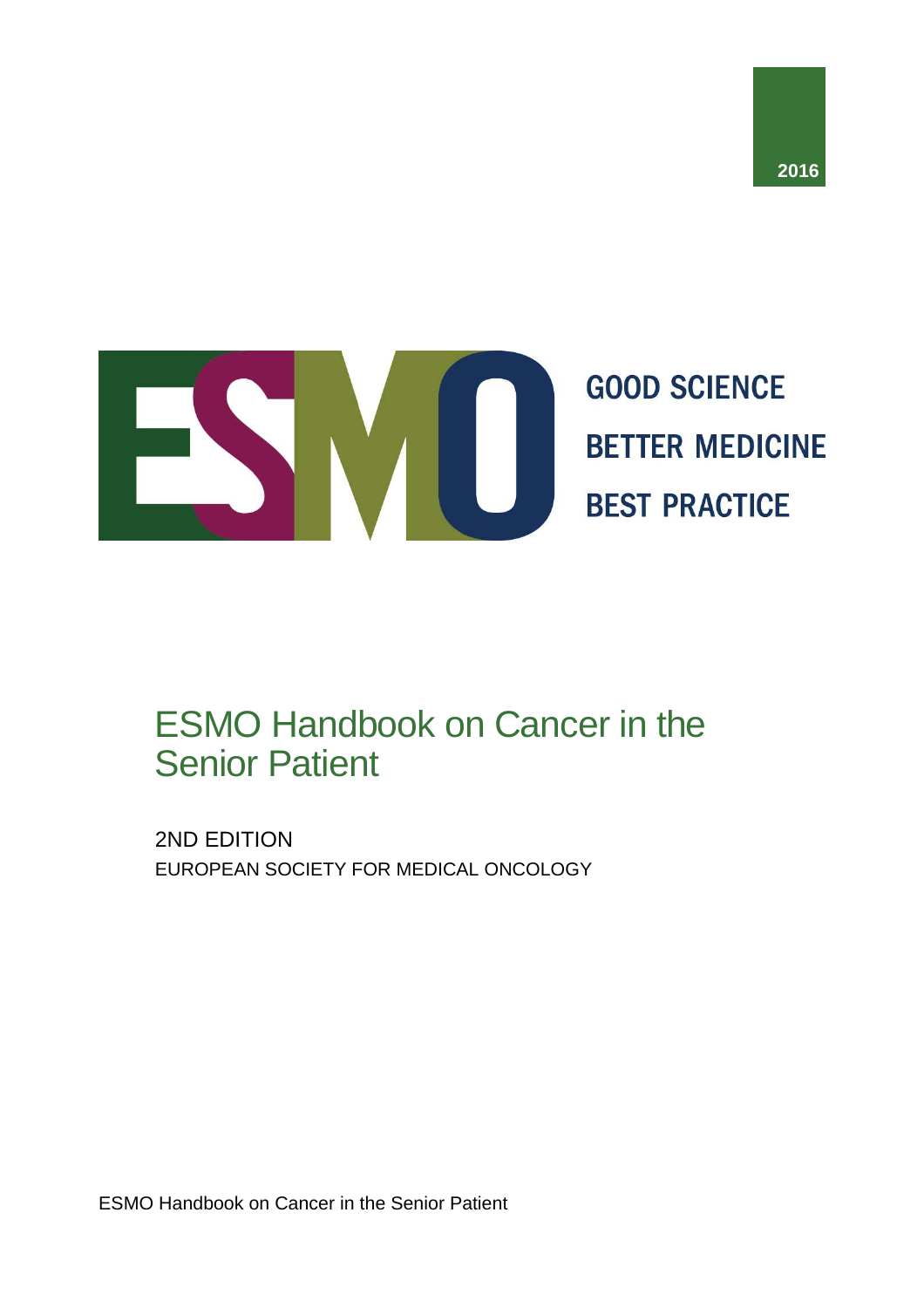## Editors and Contributors

### **Editors**

Matti S. Aapro

Institut Multidisciplinaire d'Oncologie IMO, Clinique de Genolier, Genolier, Switzerland

Dirk Schrijvers

Department of Medical Oncology, Ziekenhuisnetwerk Antwerpen-Middelheim, Antwerp, Belgium

### **Contributors**

Chapter 01 - Introduction S. Rostoft - Department of Geriatric Medicine, University of Oslo, Oslo University Hospital, Oslo, Norway

T.B. Wyller - Department of Geriatric Medicine, University of Oslo, Oslo University Hospital, Oslo, Norway

Chapter 02 - Cancer Epidemiology

D. Schrijvers - Department of Medical Oncology, Ziekenhuisnetwerk Antwerpen-Middelheim, Antwerp, Belgium

Chapter 03 - Evaluation of the Senior Cancer Patient: Comprehensive Geriatric Assessment and Screening Tools for the Elderly M. Extermann - Senior Adult Oncology, Moffitt Cancer Center, Tampa, FL, USA

Chapter 04 - Frailty in the Elderly M. Gosney - Royal Berkshire NHS Foundation Trust, Reading, Berkshire, UK

Chapter 05 - Surgical Treatment P.S. Somasundar - Division of Surgical Oncology, Roger Williams Medical Center, Boston University, Providence, USA.

R.A. Audisio - U.K. University of Liverpool, Consultant Surgical Oncologist, St Helens Teaching Hospital, St Helens, U.K.

Chapter 06 - Radiotherapy in the Elderly Cancer Patient D.C. Christoph - Department of Medical Oncology, West German Cancer Centre, University Hospital of the University Duisburg-Essen, Essen, Germany

W.E.E. Eberhardt - Department of Medical Oncology, West German Cancer Centre, University Hospital of the University Duisburg-Essen, Essen, Germany

ESMO Handbook on Cancer in the Senior Patient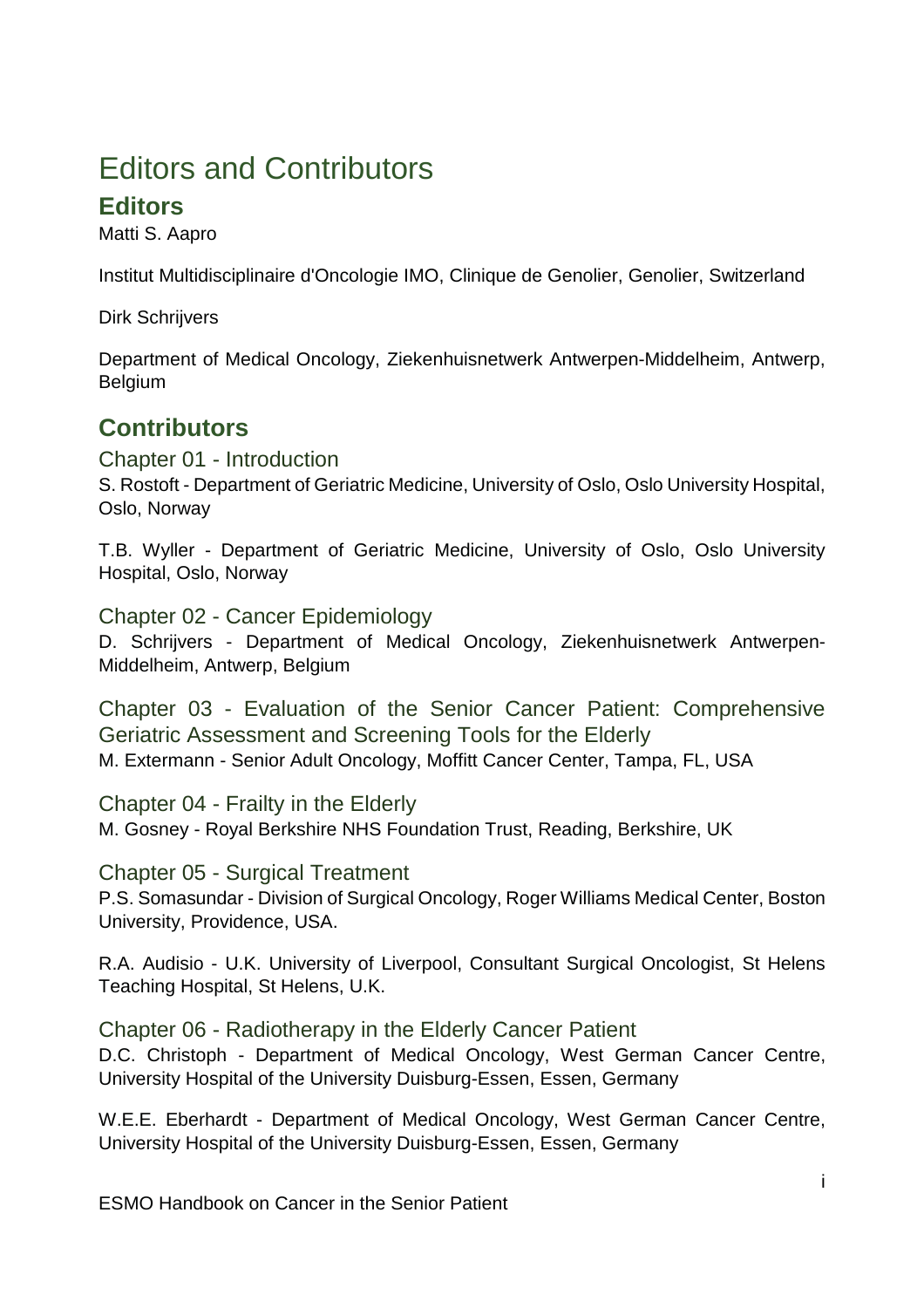Chapter 07 - Hormonal Anti-Cancer Treatment in the Senior Cancer Patient B. Seruga - Department of Medical Oncology, Institute of Oncology Ljubljana, Ljubljana, Slovenia

E. Amir - Division of Hematology and Medical Oncology, Princess Margaret Cancer Centre and University of Toronto, Toronto, Ontario, Canada

I.F. Tannock - Princess Margaret Cancer Centre and University of Toronto, Toronto, Ontario, Canada

Chapter 08 – Cytotoxic and Targeted Anti-Cancer Treatment in the Senior Cancer Patient

H. Wildiers – Department of General Medical Oncology and Multidisciplinary Breast Centre, University Hospitals Leuven, Belgium

Chapter 09 - Diffuse Large B-Cell Lymphoma in the elderly: R-CHOP or adapted strategy?

C. Sarkozy - Department of Haematology, Hospices Civils de Lyon, Lyon, France.

B. Coiffier - Department of Haematology, Hospices Civils de Lyon, Lyon, France.

Chapter 10 - Management of Chronic Myeloproliferative Neoplasia (MPN) in Elderly Patients

D. Wolf - Internal Medicine III, Oncology, Hematology and Rheumatology, University Clinic Bonn (UKB), Bonn, Germany and Internal Medicine V, Hematology and Oncology, Innsbruck Medical University, Innsbruck, Austria

R. Stauder - Internal Medicine V, Hematology and Oncology, Innsbruck Medical University, Innsbruck, Austria

Chapter 11 - Myelodysplastic Syndromes in the Senior Patient R. Stauder - Department of Internal Medicine V, Hematology and Oncology, Innsbruck Medical University, Innsbruck, Austria

Chapter 12 - Breast Cancer in the Senior Patient A.R. Mislang and L. Biganzoli - Medical Oncology Department, Nuovo Ospedale Santo Stefano, Istituto Tumori Toscano, Prato, Italy

Chapter 13 - Lung Cancer in the Senior Patient

D. Schrijvers - Department of Medical Oncology, Ziekenhuisnetwerk Antwerpen-Middelheim, Antwerp, Belgium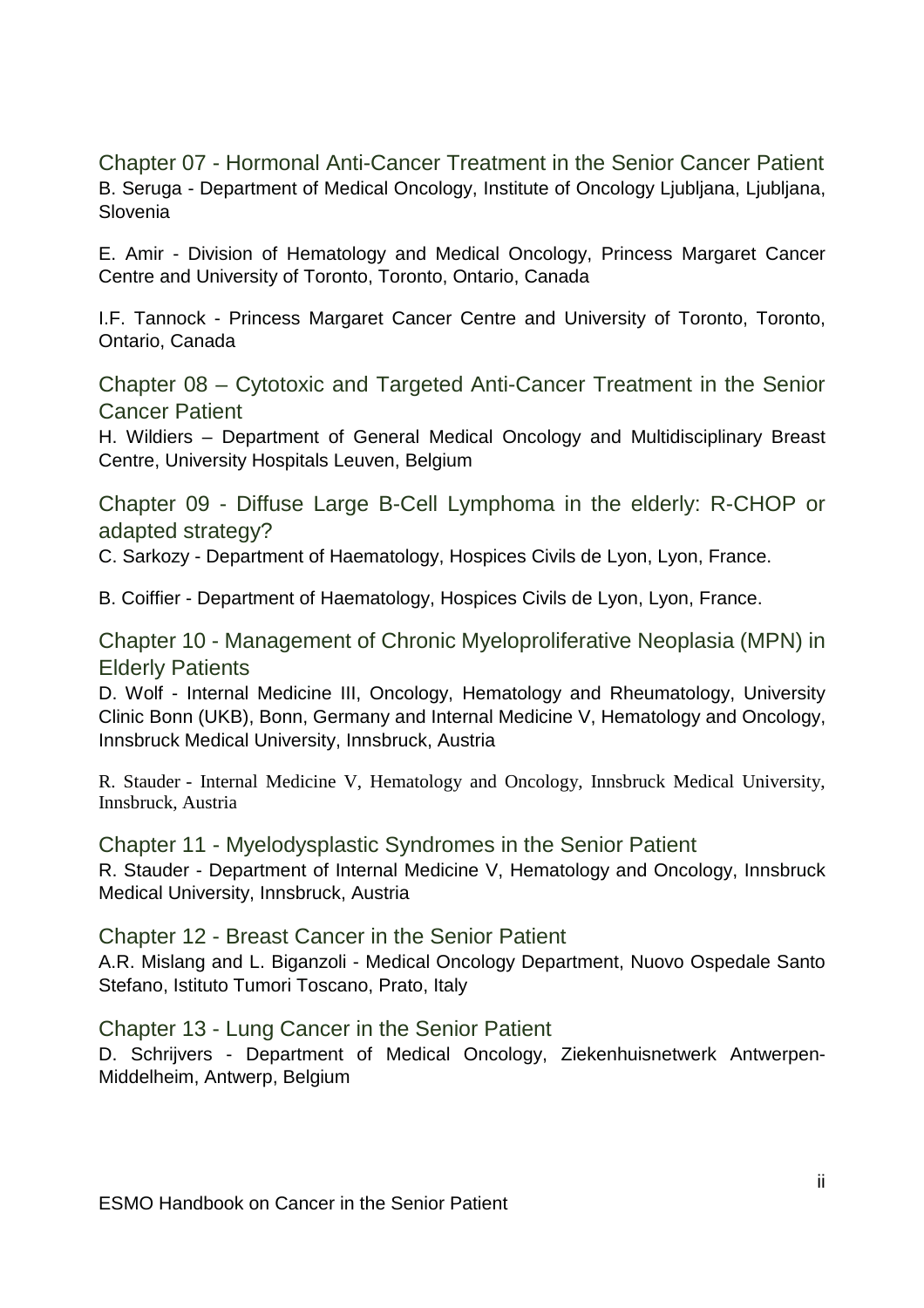Chapter 14 – Treatment of Colorectal Cancer in the Senior Patient D. Papamichael – Department of Medical Oncology, B.O. Cyprus Oncology Centre, Nicosia, Cyprus

Z. Kordatou – Department of Medical Oncology, B.O. Cyprus Oncology Centre, Nicosia, **Cyprus** 

Chapter 15 - Prostate Cancer

Helen J Boyle - Department of Medical Oncology, Centre Léon-Bérard and University Claude-Bernard, Lyon 1 University, Lyon, France.

J.P. Droz - Research Unit, Cancer and Environment, Centre Léon-Bérard and University Claude-Bernard, Lyon 1 University, Lyon, France.

Chapter 16 - Bladder Cancer in the elderly N. Mottet – Urology Department, Jean Monnet University, St Etienne, France.

Chapter 17 - Gynaecological Cancer in the Senior Patient O. Zivanovic - Department of Surgery, Weill Cornell Medical College, Memorial Sloan Kettering Cancer Center, New York, USA

S.M. Lichtman - Department of Medicine, Weill Cornell Medical College, Memorial Sloan Kettering Cancer Center, New York, USA

Chapter 18 – Head and Neck Cancer in the Elderly Ada S. Kougioumtzopoulou - Radiotherapist, Radiotherapy Unit, 2nd Department of Radiology, Athens School of Medicine, Athens, Greece

Anastasios Dimou - 3rd Department of Medicine, Athens Medical School & Division of Hematology/Oncology, Medical University of South Carolina, Charleston, SC, USA

Kostas N. Syrigos - Professor of Medicine & Oncology, Chair, 3rd Department of Medicine, University of Athens Medical School, Sotiria General Hospital, Athens, Greece

Chapter 19 - Renal Cell Cancer

A. P. Fay - PUCRS School of Medicine, Porto Alegre, Brazil J. Bellmunt - Department of medicine, Dana-Farber Cancer Institute, Boston, United States; Department of Medical Oncology, University Hospital del Mar-IMIM, Barcelona, Spain.

Chapter 20 - Psychological Problems in Older Cancer Patients I.K. Avildsen - Department of Psychiatry and Behavioral Sciences, Memorial Sloan-Kettering Cancer Center, New York, New York, U.S.A.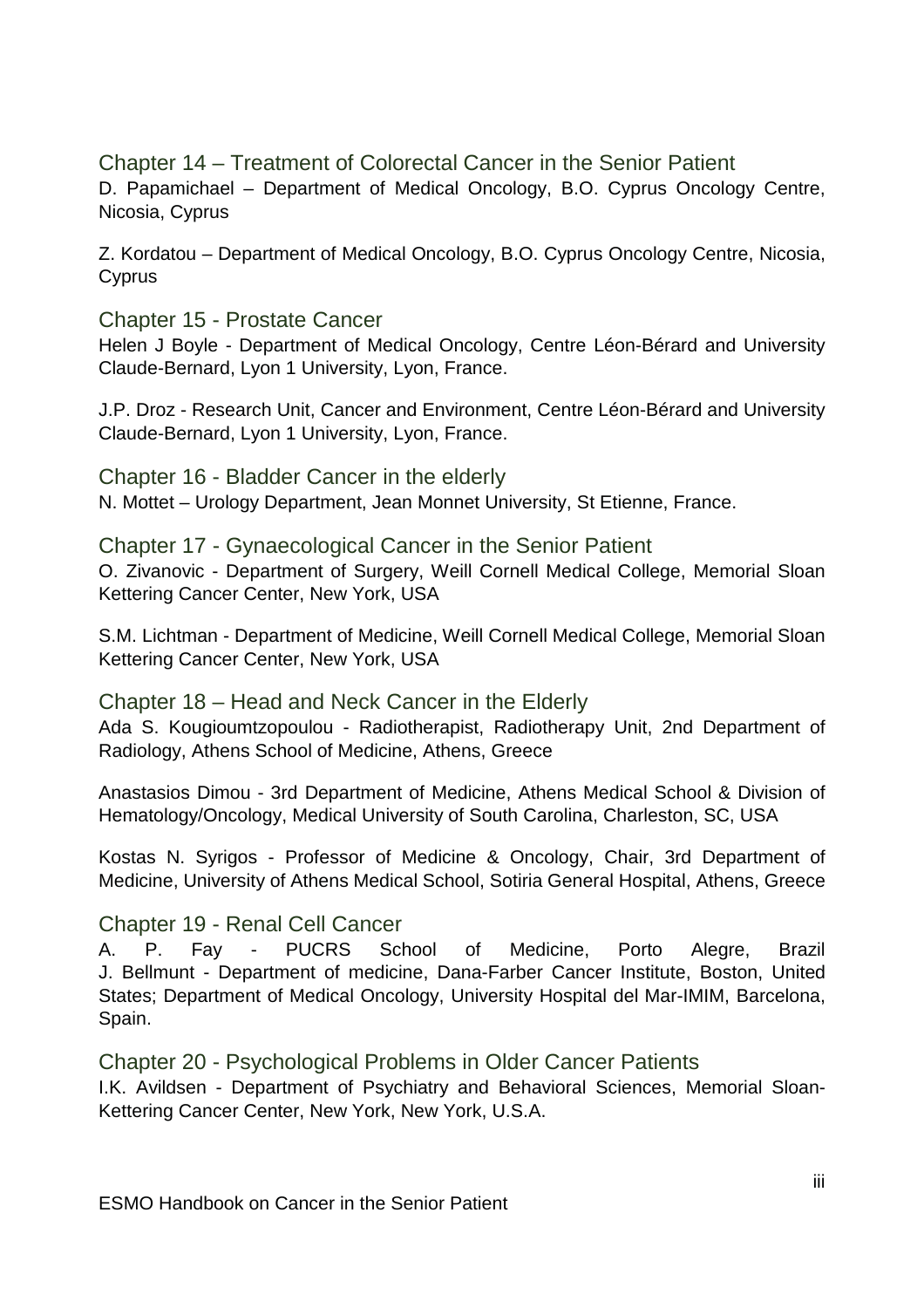J.C. Emanu - Department of Psychiatry and Behavioral Sciences, Memorial Sloan-Kettering Cancer Center, New York, New York, U.S.A.

M. I. Weinberger - Department of Psychiatry, Weill Cornell Medical College, White Plains, New York, U.S.A.

A. J. Roth - Department of Psychiatry and Behavioral Sciences, Memorial Sloan-Kettering Cancer Center, New York, New York, U.S.A.

C.J. Nelson - Department of Psychiatry and Behavioral Sciences, Memorial Sloan-Kettering Cancer Center, New York, New York, U.S.A.

Chapter 21 - Social and Ethical Aspects A. Pugliesi Rinaldi - Division of Medical Oncology, Dept. of Medical Specialties, University Hospitals of Geneva, Geneva, Switzerland

G.B. Zulian - Dept. of Re-adaptation and Palliative Medicine, University Hospitals of Geneva, Geneva, Switzerland

Chapter 22 - The Role of the Multidisciplinary Team L. Balducci - H. Lee Moffitt Cancer Center and Research Institute, Tampa, Florida, U.S.A.

#### **Declarations of Interest**

**Chapter 1:** Dr Rostoft has reported no conflicts of interest. Dr Wyller has reported no conflicts of interest.

**Chapter 2:** Dr Schrijvers has not reported any conflicts of interest.

**Chapter 3:** Prof Extermann has reported no conflicts of interest.

**Chapter 4:** Dr Gosney has reported no conflicts of interest.

**Chapter 5:** R.A. Audisio and P.S. Somasundar have reported no conflict of interest.

**Chapter 6**: Dr Christoph has reported: speakers' bureau for Boehringer Ingelheim, Bristol-Myers Squibb, Novartis, Pfizer, Roche.

Dr Eberhadt has reported: advisory boards for Bristol-Myers Squibb, Boehringer Ingelheim, Pfizer, Lilly, Merch, Roche, Novartis, Daiichi Sankyo, Astra Zeneca, Hexal, Astellas and honoraria from educational lectures from Bristol-Myers Squibb, Boehringer Ingelheim, Pfizer, Lilly, Merck, Roche, Novartis, Astra Zeneca, Hexal.

**Chapter 7:** Dr Tannock has advised a number of companies including Sanofi, Janssen and Ipsen Pharma about clinical trials for prostate cancer, for which he receives donations to his research fund.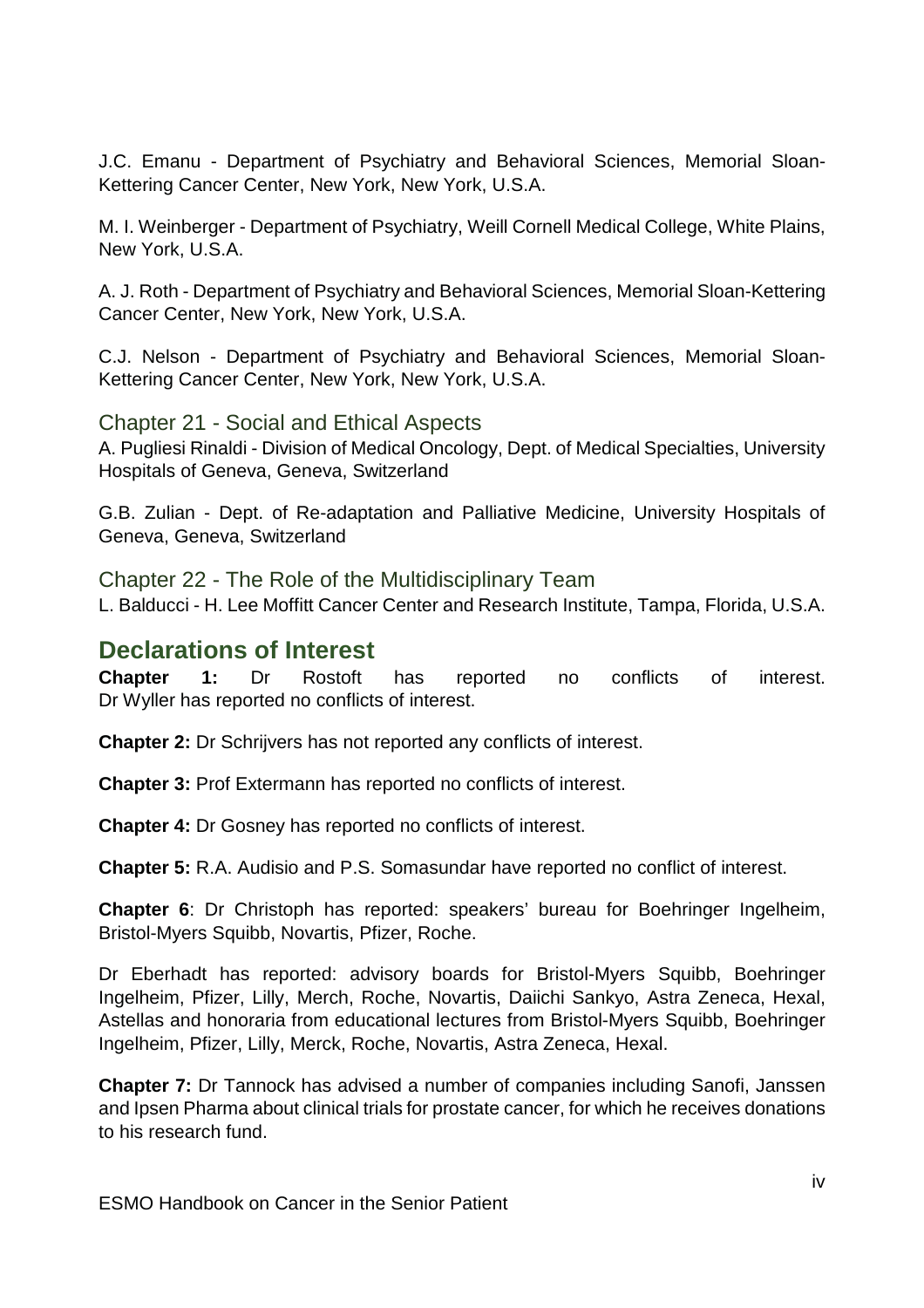Dr Seruga has reported no conflicts of interest.

Dr Amir has reported no conflicts of interest.

**Chapter 8:** Dr. Wildiers has reported no conflicts of interest.

**Chapter 9:** Dr. Sarkozy has reported no conflicts of interest.

Prof. Coiffier has reported no conflicts of interest.

**Chapter 10:** Dr Stauder has reported that he is on the advisory board for Celgene and has received honoraria from Celgene, Teva and Novartis. He has also received research support from Celgene and Teva.

Dr Wolf has reported that he received speaker's honorary from BMS, Novartis, Ariad, Pfizer, Amgen, Lilly, MSD, and AOP Pharma. He also conducts research supported by Novartis, Ariad, Pfizer, and AOP Pharma.

**Chapter 11:** Dr Stauder has reported no potential conflicts of interest in relation to this chapter.

**Chapter 12:** Dr Biganzoli has reported no conflicts of interest. Dr Mislang has reported no conflicts of interest.

**Chapter 13:** Dr Schrijvers has not reported any conflicts of interest.

**Chapter 14:** D. Papamichael has not reported any conflicts of interest. Z. Kordatou has not reported any conflicts of interest.

**Chapter 15:** Dr Boyle has received travel grants from Sanofi Jansen and Astellas, and honoraria for meetings from Sanofi.

Dr Droz has reported that he has received travel grants from Sanofi and is a member of the speaker's bureau for Sanofi.

**Chapter 16**: Prof Mottet has reported that he conducts research supported by Astellas, Pierre Fabre and Sanofi Pasteur. He has also declared being a consultant for Astellas, Bristol-Myers Squibb, Pierre Fabre and Sanofi Pasteur.

**Chapter 17**: Dr Zivanovic and Dr Lichtman have reported no conflicts of interest.

**Chapter 18:** Ada S. Kougioumtzopoulou, Anastasios Dimou, and Kostas N. Syrigos have reported no conflicts of interest.

**Chapter 19:** Dr Fay has reported no conflict of interest.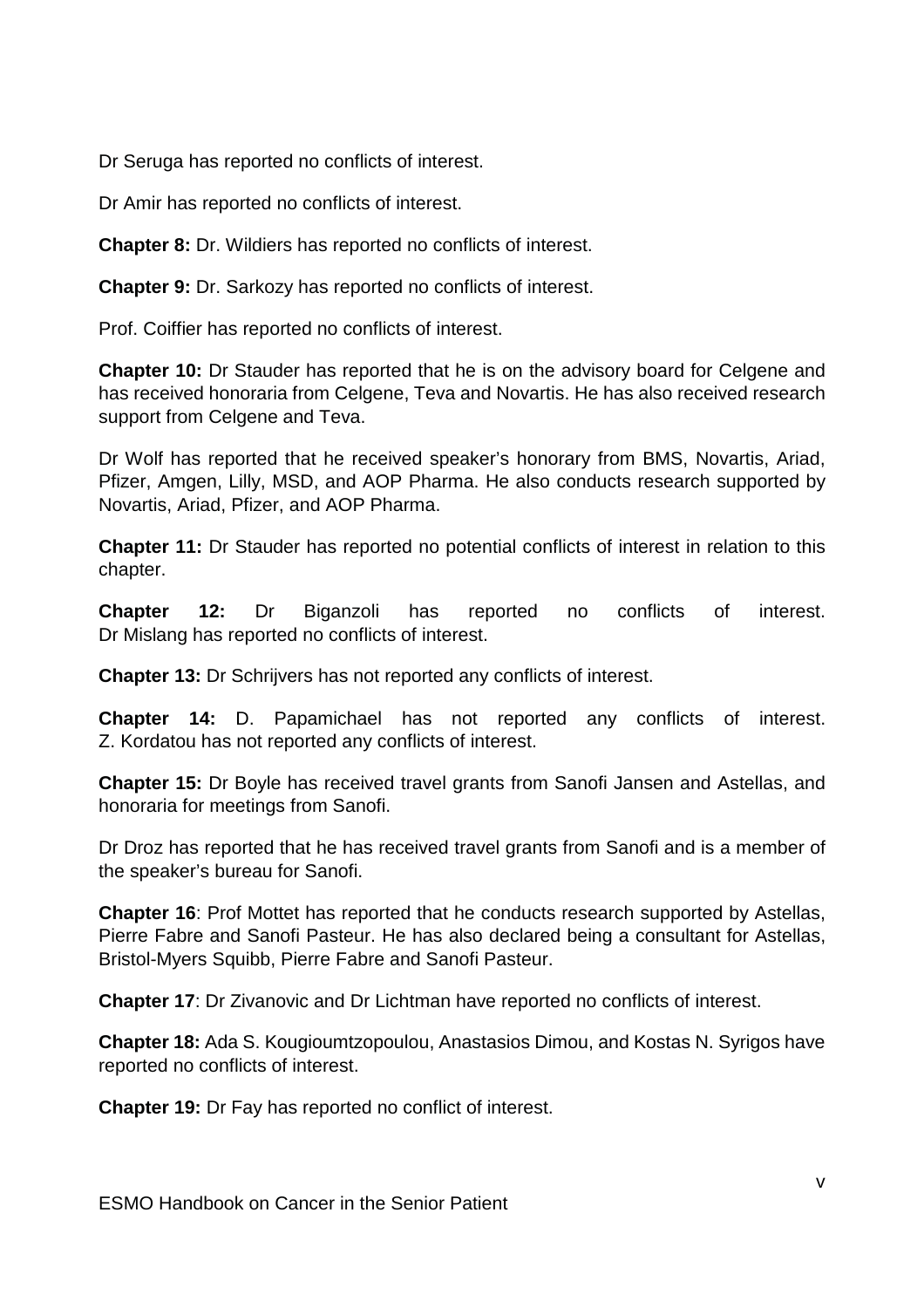Dr Bellmunt has reported that he is a member of Advisory Boards for Bayer HealthCare, Pfizer, Novartis and Roche. He is also a consultant for Bayer HealthCare and Pfizer.

**Chapter 20:** Dr Roth, Dr Weinberger, Dr Balk, and Dr Nelson have reported no conflicts of interest.

**Chapter 21:** Dr Pugliesi Rinaldi and Dr Zulian and have not reported any conflicts of interest.

**Chapter 22:** L. Balducci has reported no conflicts of interest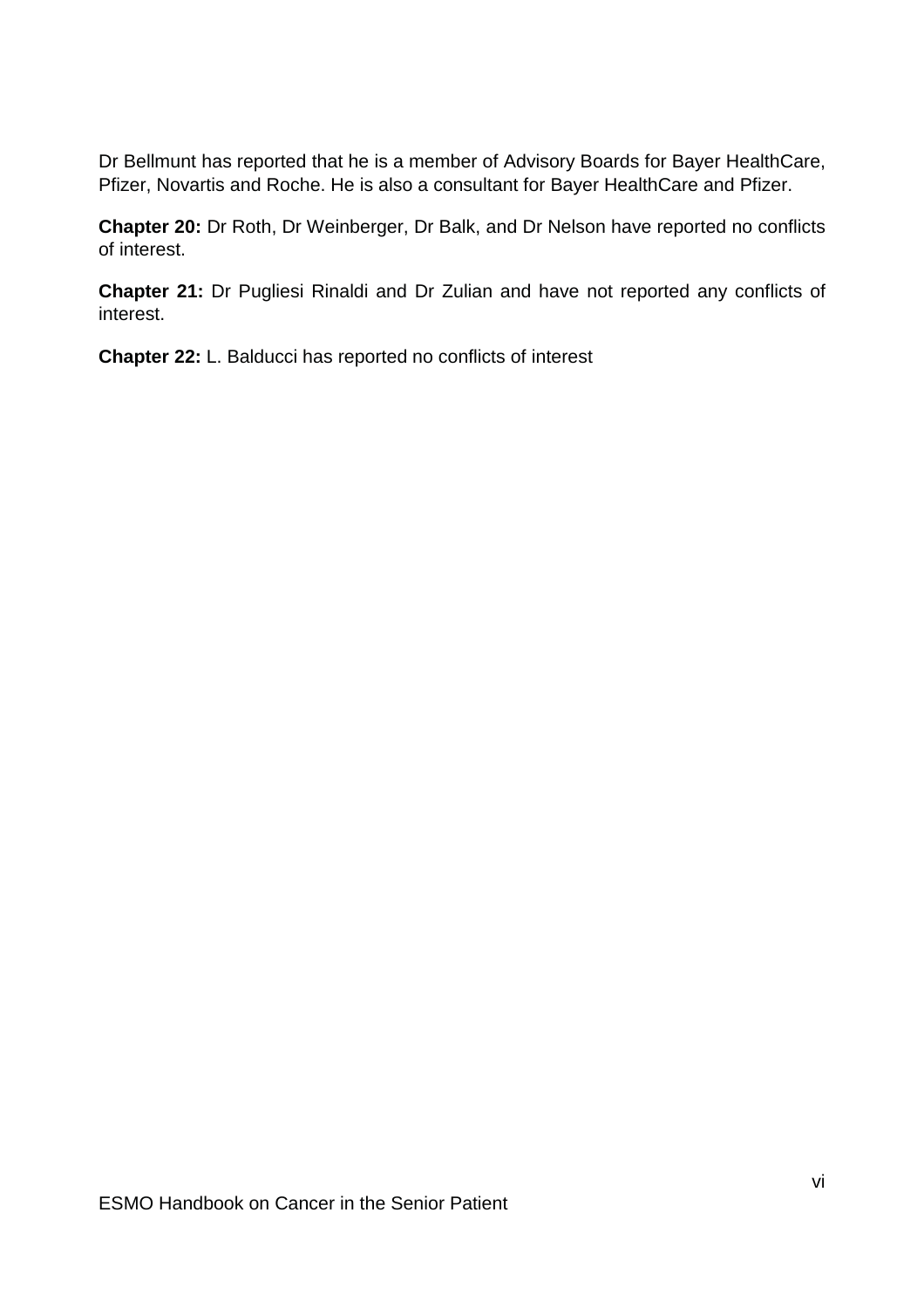## **TABLE OF CONTENTS**

| Chapter 3 - Evaluation of the Senior Cancer Patient: Comprehensive Geriatric |
|------------------------------------------------------------------------------|
|                                                                              |
|                                                                              |
|                                                                              |
|                                                                              |
|                                                                              |
|                                                                              |
|                                                                              |
|                                                                              |
|                                                                              |
|                                                                              |
|                                                                              |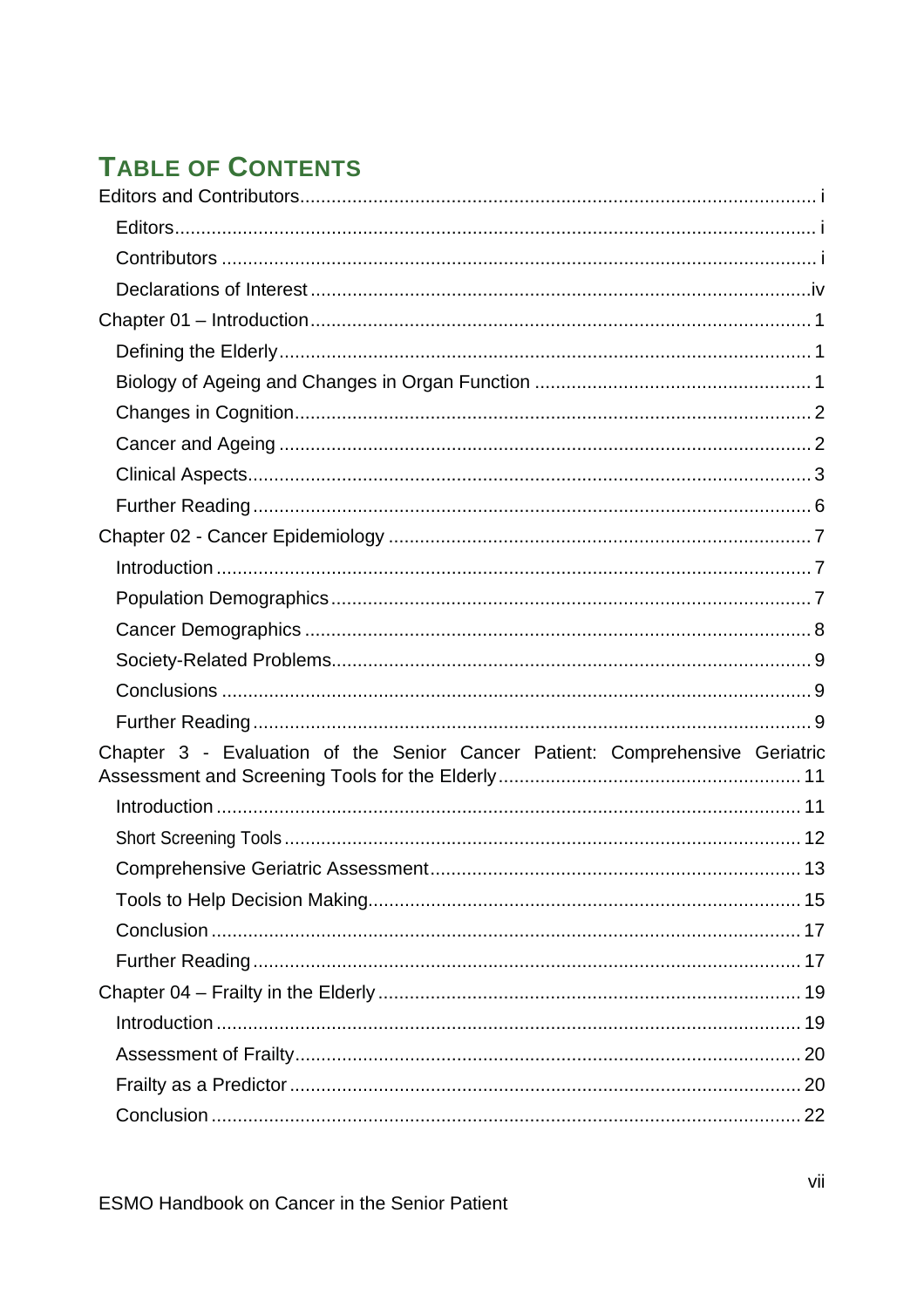| Curative Setting: Combinations of Chemotherapy and Radiotherapy 36                     |  |
|----------------------------------------------------------------------------------------|--|
|                                                                                        |  |
|                                                                                        |  |
| Chapter 07 - Hormonal Anti-Cancer Treatment in the Senior Cancer Patient 39            |  |
|                                                                                        |  |
|                                                                                        |  |
|                                                                                        |  |
|                                                                                        |  |
| Chapter 08 - Cytotoxic and Targeted Anti-Cancer Treatment in the Senior Cancer Patient |  |
|                                                                                        |  |
|                                                                                        |  |
|                                                                                        |  |
|                                                                                        |  |
| Chapter 09 - Diffuse Large B-Cell Lymphoma in the Elderly: R-CHOP or Adapted           |  |
|                                                                                        |  |
| Initial Clinical and Biological Evaluation of Patients and the Disease 57              |  |
|                                                                                        |  |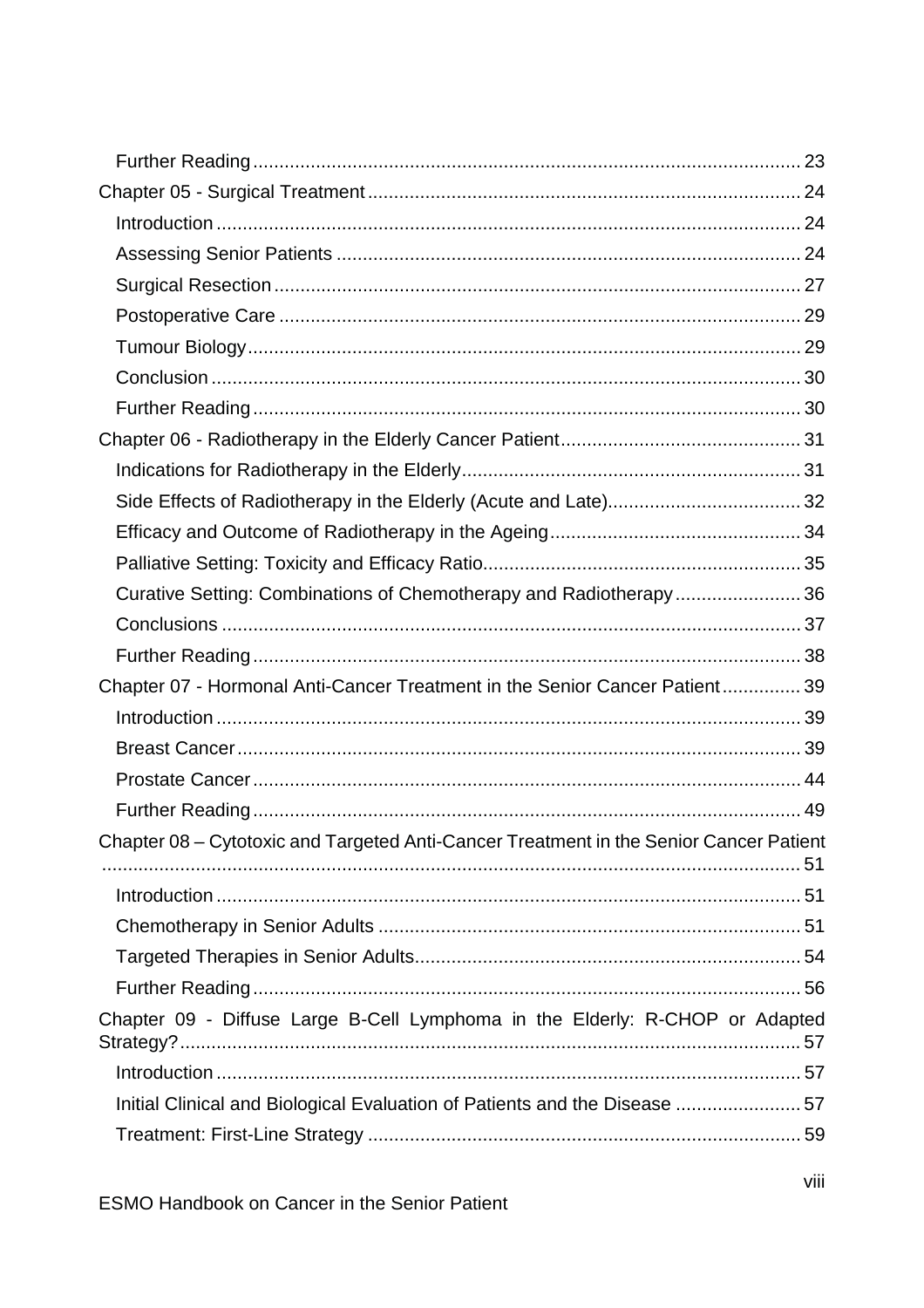| Chapter 10 - Management of Chronic Myeloproliferative Neoplasia (MPN) in Elderly  |  |
|-----------------------------------------------------------------------------------|--|
|                                                                                   |  |
| Treatment Strategies of Chronic Myeloid Leukaemia (CML) in the Senior Patient  70 |  |
| Treatment Strategies of Polythemia Vera (PV) in the Senior Patient72              |  |
| Treatment Strategies of Essential Thrombocytosis (ET) in the Senior Patient 73    |  |
| Treatment Strategies of Primary Myelofibrosis (PMF) in the Senior Patient  74     |  |
|                                                                                   |  |
|                                                                                   |  |
|                                                                                   |  |
|                                                                                   |  |
|                                                                                   |  |
|                                                                                   |  |
|                                                                                   |  |
|                                                                                   |  |
|                                                                                   |  |
|                                                                                   |  |
|                                                                                   |  |
|                                                                                   |  |
|                                                                                   |  |
|                                                                                   |  |
|                                                                                   |  |
|                                                                                   |  |
|                                                                                   |  |
|                                                                                   |  |
|                                                                                   |  |
|                                                                                   |  |
|                                                                                   |  |
|                                                                                   |  |
|                                                                                   |  |
|                                                                                   |  |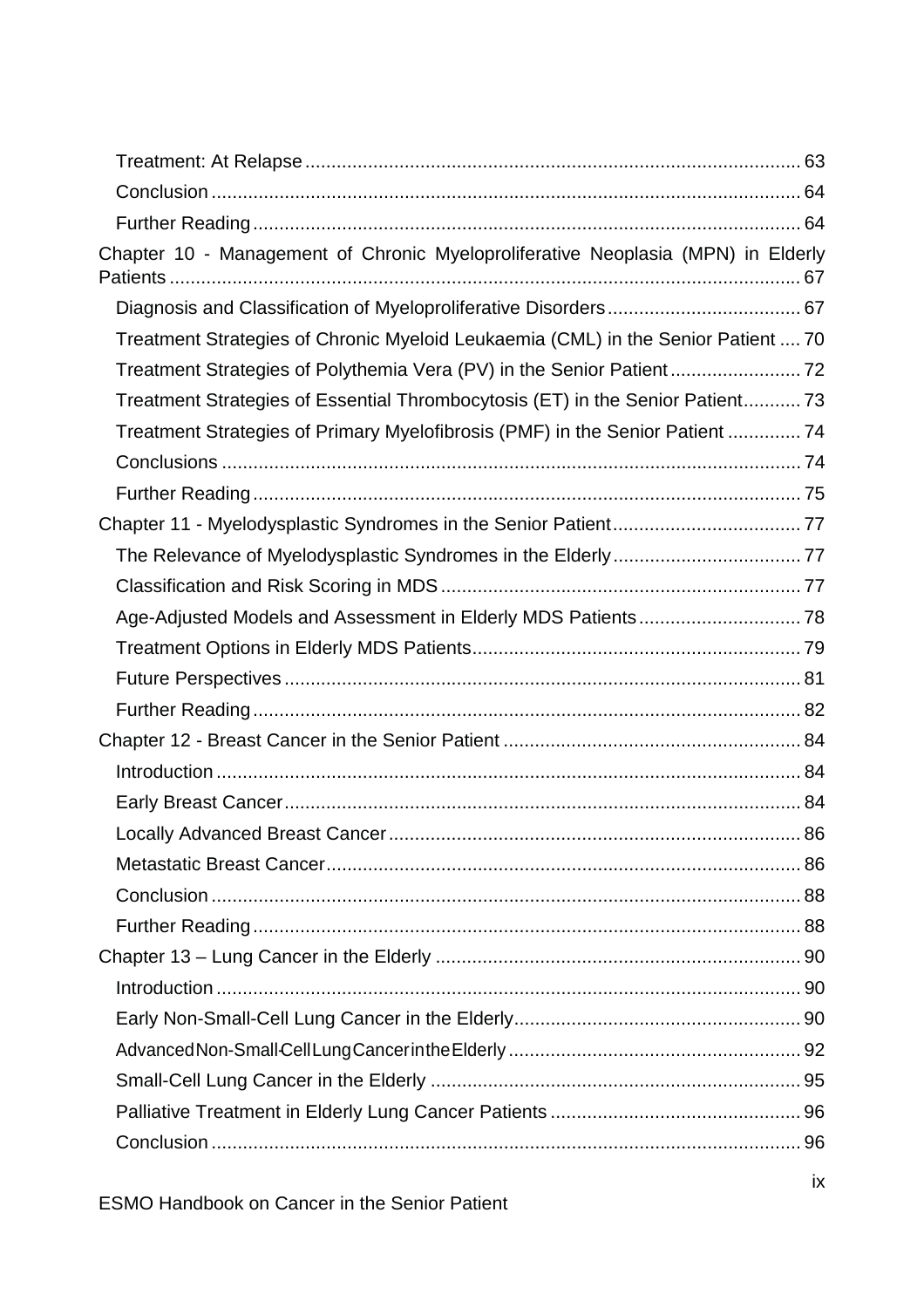| Chapter 14 - Treatment of Colorectal Cancer in the Senior Patient  98 |  |
|-----------------------------------------------------------------------|--|
|                                                                       |  |
|                                                                       |  |
|                                                                       |  |
|                                                                       |  |
|                                                                       |  |
|                                                                       |  |
|                                                                       |  |
|                                                                       |  |
|                                                                       |  |
|                                                                       |  |
|                                                                       |  |
|                                                                       |  |
|                                                                       |  |
|                                                                       |  |
|                                                                       |  |
|                                                                       |  |
|                                                                       |  |
|                                                                       |  |
|                                                                       |  |
|                                                                       |  |
|                                                                       |  |
|                                                                       |  |
|                                                                       |  |
|                                                                       |  |
|                                                                       |  |
|                                                                       |  |
|                                                                       |  |
|                                                                       |  |
|                                                                       |  |
|                                                                       |  |